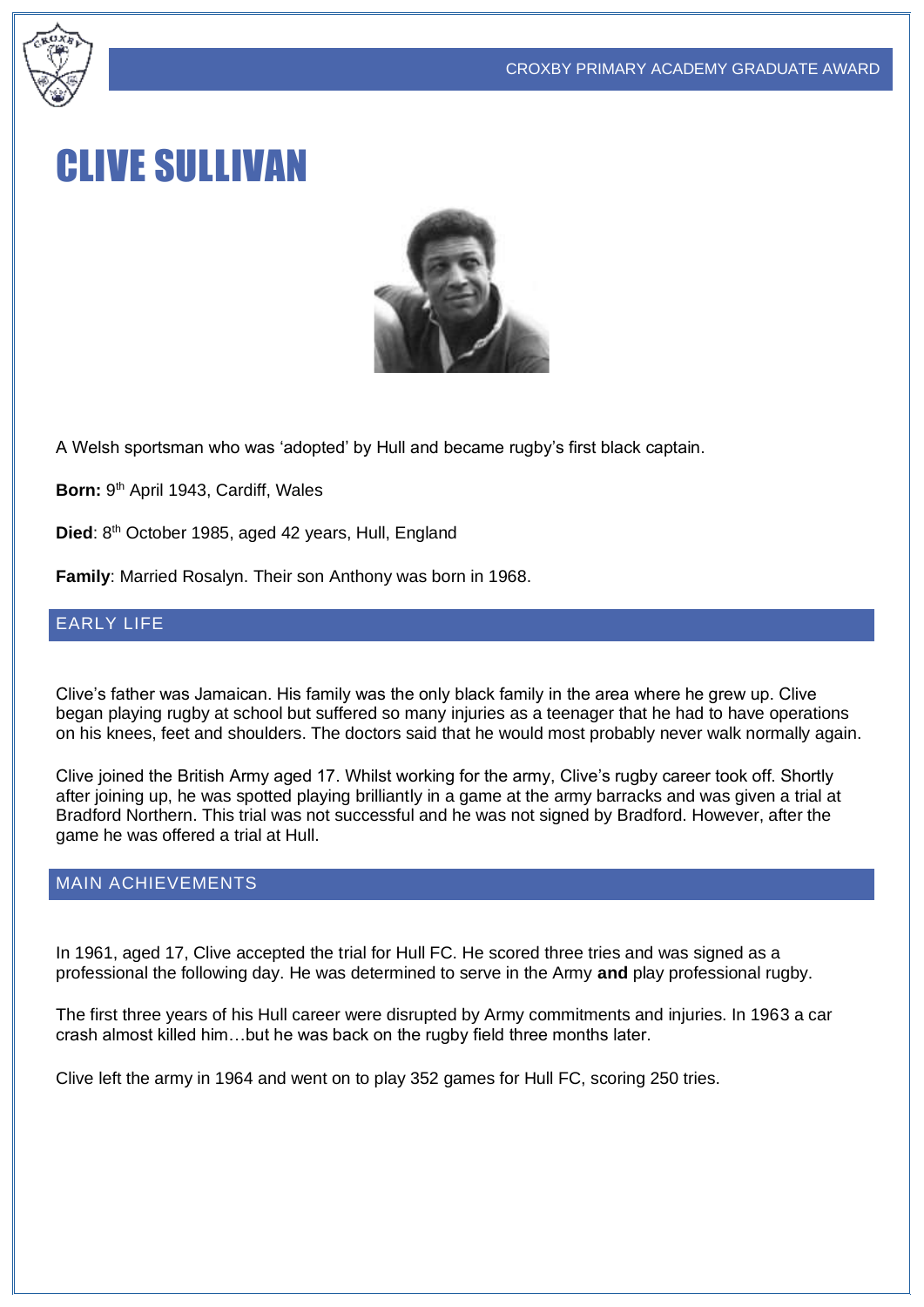



In 1974, Clive moved to Hull FC's rival rugby club, Hull KR, (Kingston Rovers) and played 213 games, scoring 118 tries.

In 1967, Clive played rugby for Great Britain for the first time.

In 1972, Clive became the first black captain of any British sporting team and led Great Britain to become World Champions. In this same year, he was awarded the MBE (Member of the British Empire).

Ten years later, in 1982,

Clive returned to the Hull FC team.



He retired from the team, and from rugby, in 1985.

Just six months after he retired, Clive Sullivan tragically died of liver cancer, aged just 42. The city of Hull mourned his death together. His funeral was a mass of red and white and black and white team colours.

"He was one of us" – **Hull Daily Mail**, 1985.

*The fact that Clive was black and had not been born in the city did not matter.*

*The people of Hull adored Clive and renamed a section of one of the city's main approach roads The Clive Sullivan Way in his honour.*